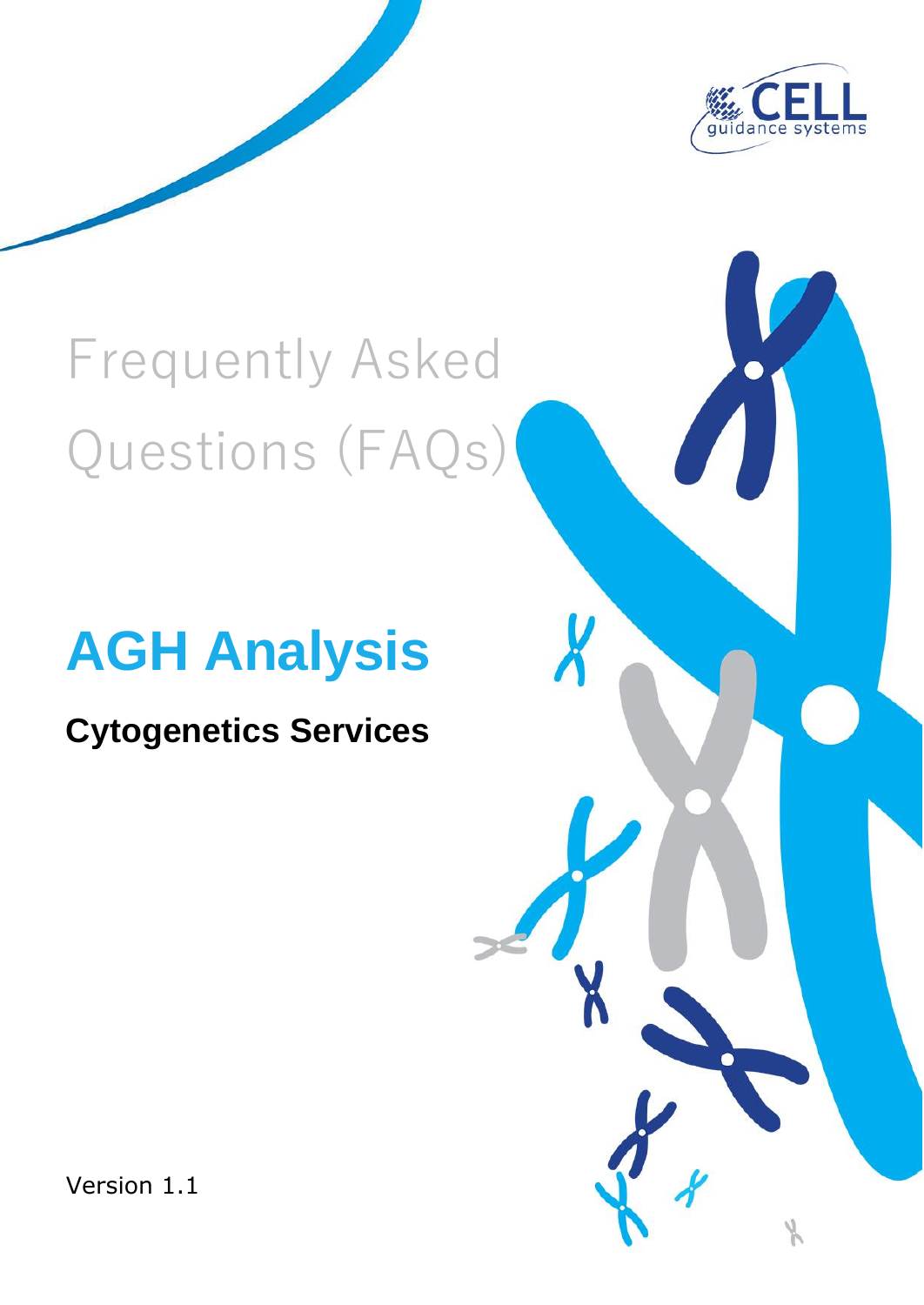## Array Genomic Hybridization (AGH)

### **FAQs**

#### • **What are the cytogenetics services offered by Cell Guidance Systems?**

Cell Guidance Systems offers a range of cytogenetics services, including [karyotyping](https://www.cellgs.com/services/cytogenetics-services/karyotype-analysis.html) and [AGH](https://www.cellgs.com/services/cytogenetics-services/acgh-and-agh-analysis.html)  [\(array genomic hybridization\) .](https://www.cellgs.com/services/cytogenetics-services/acgh-and-agh-analysis.html) FISH analysis may also be available upon request, please contact us at [info@cellgs.com](mailto:info@cellgs.com) for further information.

#### • **What are the advantages of AGH compared with traditional karyotyping?**

AGH offers a high-resolution analysis which allows for the detection and reporting of abnormalities that would be missed by traditional G-banding. This allows for the reporting of copy number variations (CNVs) and loss of heterozygosity (LOH) on a much finer scale.

#### • **What are the sample requirements?**

The sample requirements are:

- Sample type: isolated DNA
- Concentration: >50 ng/µl
- Minimum total volume: 1 µg
- Purity: A260/A230: 1.8-2.2 A260/A280: >1.8

#### • **How should I pack the samples for shipment to Cell Guidance Systems?**

DNA samples are shipped under "Biological Substances Category B", so the package should be prepared using the triple packaging system consisting of a leak-proof primary inner layer, a leakproof secondary layer, and an outside box with labels marking the contents as dangerous. Full instructions on packaging and customs clearance indications are provided in the following document: link to document.

#### • **When can I send my samples for analysis?**

Please do not send any samples without notice. Please contact us by email at *info@cellgs.com* to schedule your samples for arrival.

#### • **What are the conditions of the service?**

The array AGH service is only available for human samples. We will provide precise instructions on preparation of samples.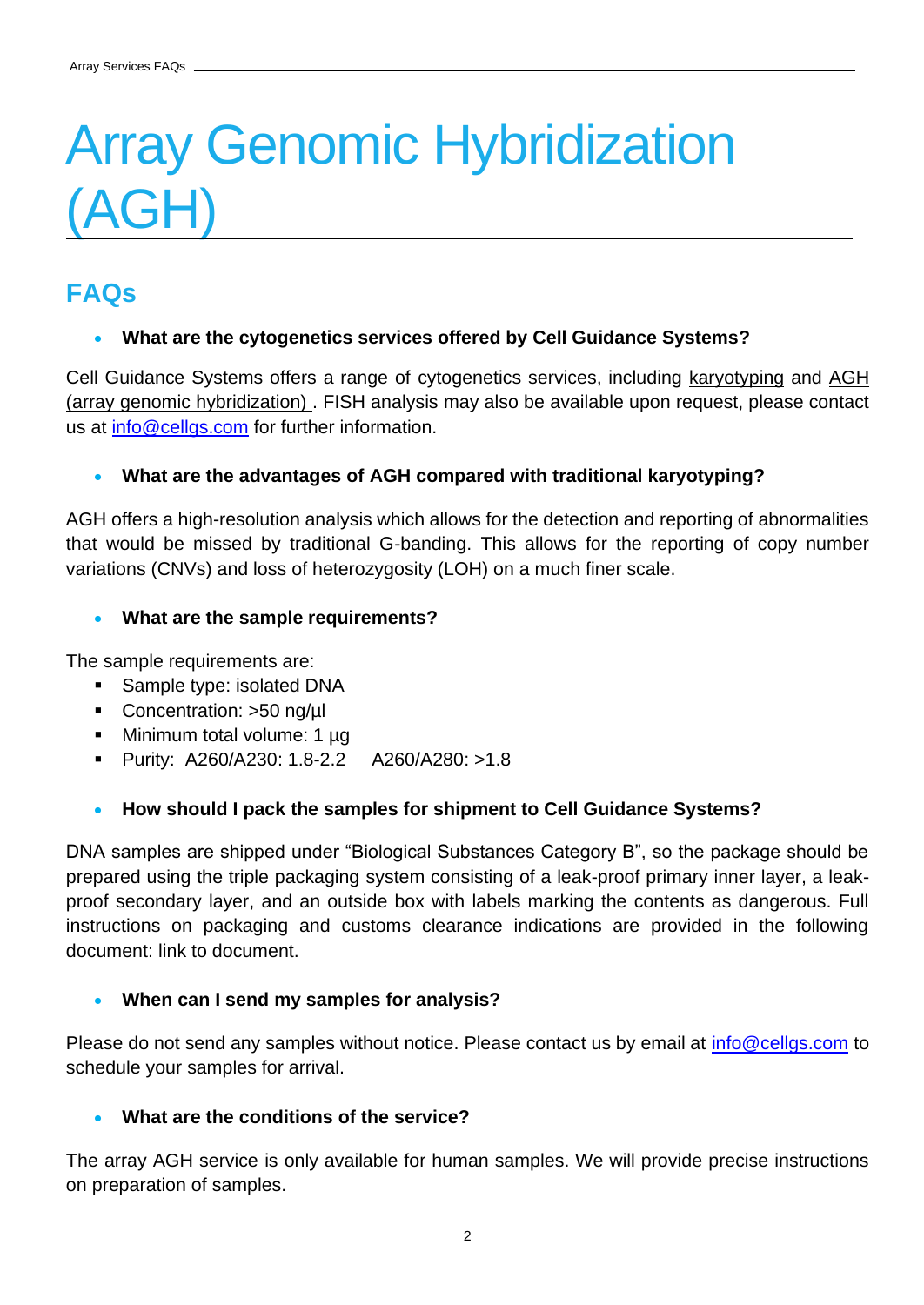#### • **How quickly can I expect my results?**

Reports will be provided by Cell Guidance Systems within 15 – 17 business days after the DNA samples have been received at our laboratories. Please note that lead times can be longer during busier periods. If this applies to your order, our team will keep you updated.

#### • **What data will I be issued at the time of reporting?**

A summary report of the results will be issued following completion of the analysis. This will include the array profile overview, details of any abnormalities detected, and a description of the analysis carried out. This will be emailed to you in PDF format, along with a TIFF file containing an image of the genome overview.

Raw data from the analysis is not available for external transfer and so cannot be provided.

#### • **What is the resolution of AGH?**

AGH on the Infinium Global Screening Array v3.0 platform has an average resolution of 200kb.

This is an average resolution, which is based upon factors such as the size and number of probes on the array, and the genomic distance between them.

#### • **What types of abnormalities are reported?**

Acquired copy number variation (CNVs) and loss of heterozygosity (LOH) present in at least ~15- 20% of cells will be reported. An assessment of normal variation is made with reference to ~5000 normal control samples and a database of ~10,000 clinical samples. However, benign constitutional (heritable) copy number variations (CNVs) will **not** be reported unless requested.

#### • **What is the best method for isolating good quality DNA?**

If you do not have experience in isolating DNA, or are experiencing issues with sample quality, then we recommend using the Qiagen DNeasy Blood and Tissue Kit.